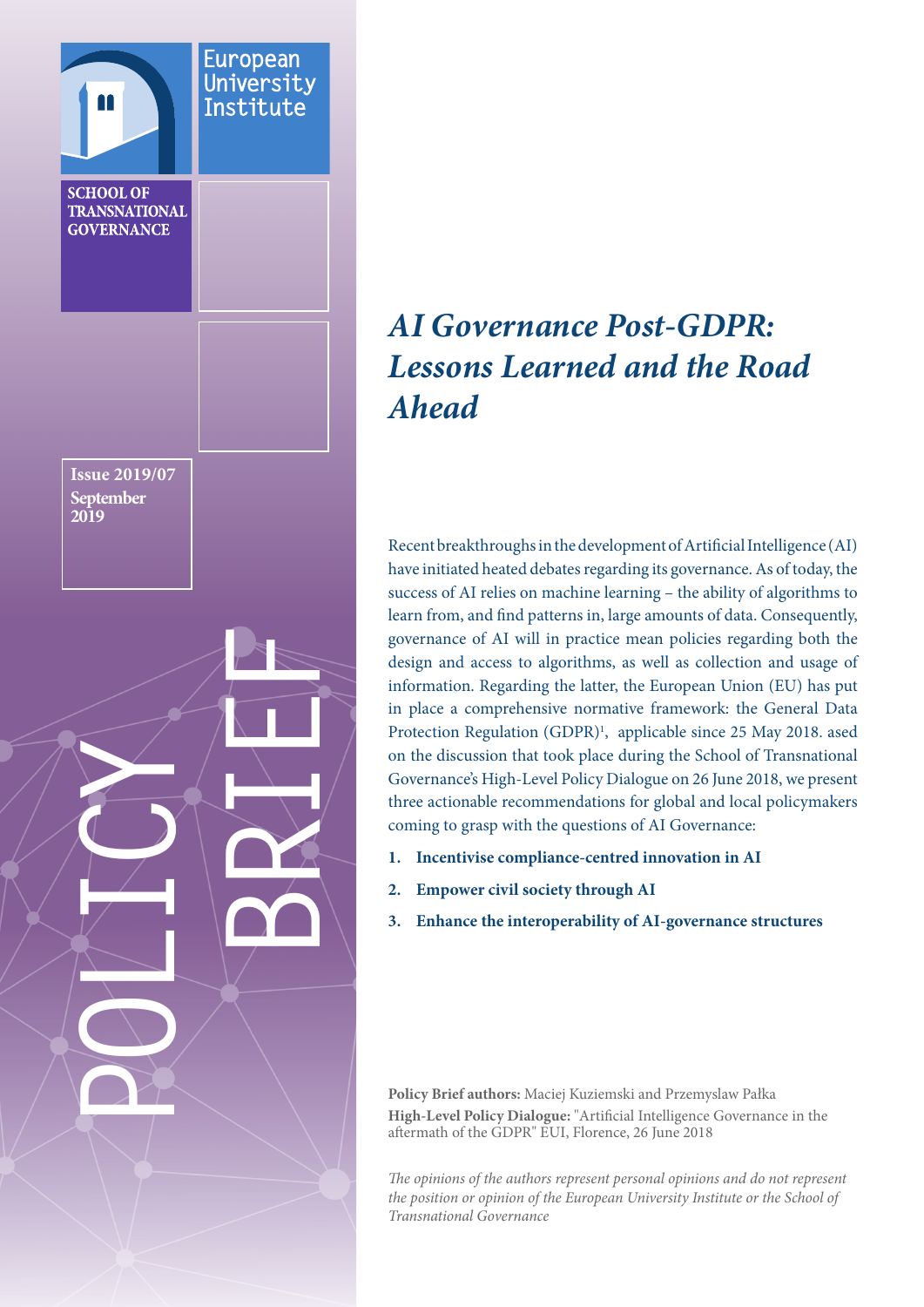<span id="page-1-0"></span>

## **Background**

#### *The Rise of AI*

The last decade has been a witness to significant technological advancements made possible through the development of AI. From increasing efficiency of production and distribution through smart-grids<sup>2</sup> and workers' monitoring<sup>[3](#page-5-0)</sup>; to high-frequency trading of stocks<sup>4</sup>; to pattern recognition in individual and social behaviour<sup>[5](#page-5-0)</sup>, private and public actors have been able to optimise various processes through automation, and undertake new, previously impossible tasks. In addition, a range of AI-powered products have been developed and offered on the market. Those range from image- and voice-recognition tools, to digital personal assistants<sup>6</sup>, to the first autonomous vehicles, including self-driving cars.[7](#page-5-0) These developments are by no means finished. Potentials for deploying AI in healthcare, finance, marketing or predictive policing have only started to be explored.

The meaning of "AI" in these phenomena is different from the ways in which engineers and philosophers used to define their quest, namely that of creating computers that would "perceive, reason and act"<sup>8</sup> or "perform tasks that require intelligence".<sup>[9](#page-5-0)</sup> In a much more downto-earth fashion, public and market actors managed to deploy machine learning algorithms to make sense out of vast amounts of data, gathered consciously, or created as a by-product of online operations.<sup>10</sup> As of today, "artificial intelligence" can be equated with "machine learning algorithms" paired with "big data" and implemented into products and services, or systems implemented in public bodies.[11](#page-5-0)

#### *Governance of AI*

Rapid developments triggered global and local discussions about the governance of AI, followed by publications of numerous national and transnational strategies, and countless working groups operating today and pub-lishing reports.<sup>[12](#page-5-0)</sup> "Governance" runs in several directions. On one hand, many governments have realised the potential of making their home industries more competitive through development of AI-powered products and services. Significant amounts of funding have been assigned to promoting innovation in the area of AI[.13](#page-5-0) An a(i)rms race has started. On the other hand, worries about potential negative effects of an (unchecked) development of AI have been voiced. Those encompass risks of discrimination, exclusion, losses to privacy and individual autonomy, as well as rise of new, incredibly powerful, market actors.[14](#page-5-0)

Since AI relies on both algorithms and big data, governance of AI will encompass regulations and policies in both spheres. The GDPR well exemplifies that fact, presenting a live "laboratory" from which lessons can be drawn regarding impacts of data-processing rules on the wider landscape of AI-governance. GDPR's insistence on legality, transparency and accountability, purpose limitation and data minimisation, paired with the possibility of significant fines being imposed, has been criticised by many as stifling innovation, and praised by others for bringing innovation back into social check. Arguably, both voices carry some truth. Every regulation renders some actions unacceptable - that is the "taming" side of governance. However, it becomes clear that such regulation, paired with other innovation-enhancing efforts, can lead to a socially beneficial model of technology development.

## **1 Incentives for Compliance-Centred Innovation in Artificial Intelligence**

Regulation undeniably makes certain types of innovation harder. Insistence on using information only in certain ways, or designing algorithms with checks encoded, will undoubtedly make some applications more costly or impossible. However, historical evidence indicates that properly done, concrete regulation can also stimu-late innovation in various directions.<sup>[15](#page-6-0)</sup> On one hand, it gives clearer instructions to engineers or developers who would like to create products that are consumer friendly. On the other, it creates new markets for regulation-compliant products.

The EU has been criticised for "being third" in the AI-development race, lagging far behind both the United States and China[.16](#page-6-0) The EU not only spends significantly less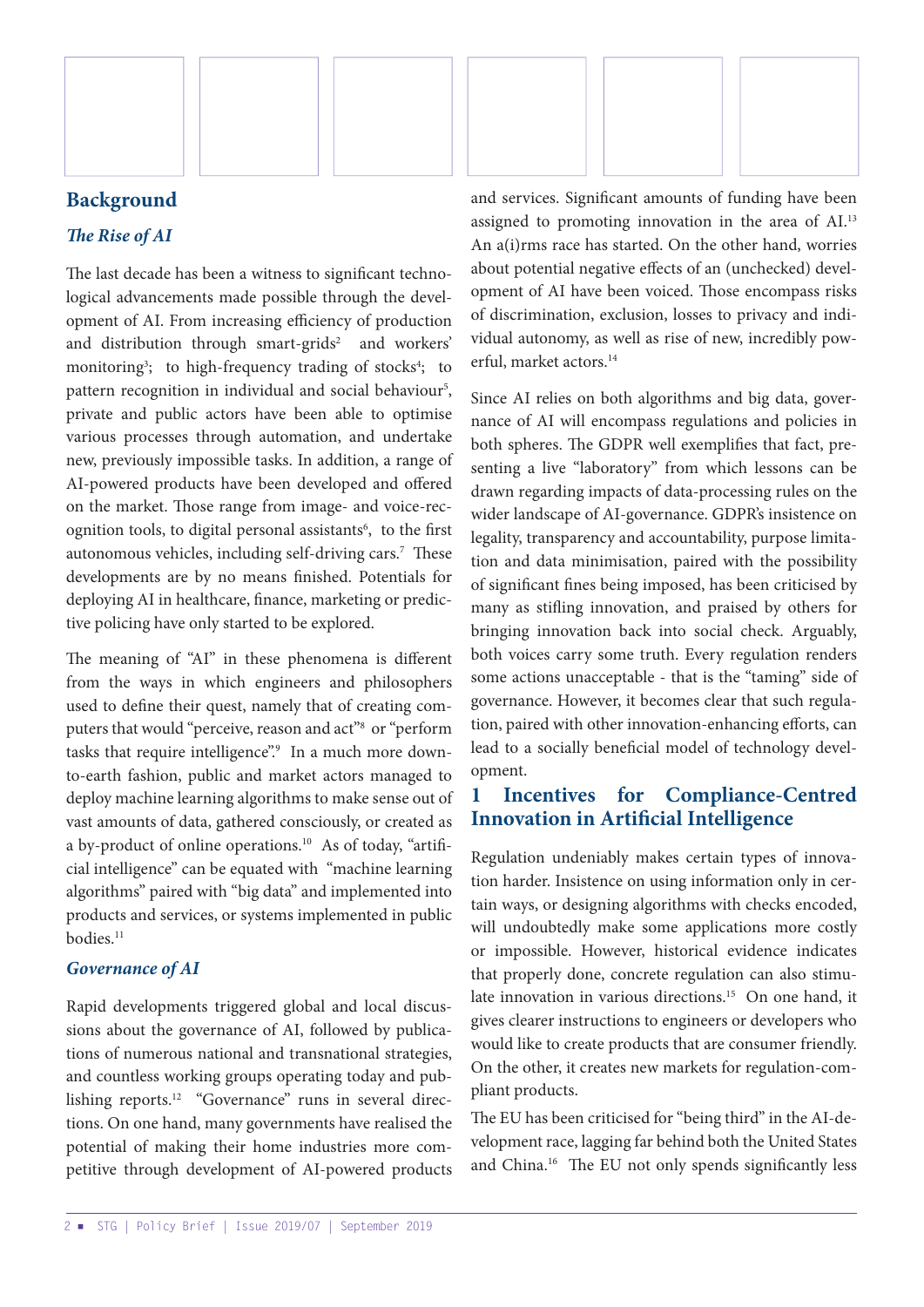<span id="page-2-0"></span>

money on development, but also creates a rigid regulatory environment (e.g. GDPR, consumer law, ePrivacy etc.), where access to data is more difficult, and certain (experimental) uses simply unlawful. These voices, without a doubt, carry some truth. However, two observations are due.

Firstly, the amount of money spent should not be treated as the measure of success. What matters to an equal degree is the purpose of spending, surrounding institutions of accountability, as well as those guaranteeing market functioning. There is much more to developing new and competitive products than just spending public funds. This said, a lot of work needs to be done in that direction.

## **We recommend identification of key sectors, especially those where the market itself will not provide funding, and directing investment there, under clear conditions for rights-centred developments.**

Secondly, with global awareness regarding privacy and surveillance rising (NSA and Cambridge Analytica scandals, for example), one can reasonably assume that privacy and transparency are not just "European peculiarities", but will gradually become competitive factors in business and consumer markets. The advantage of European developers stems from the fact that by integrating measures for regulatory compliance in the early stages of product design, they might be ready to market their products globally, once similar requirements - either as a result of market forces, or regulation - emerge. To once again draw on the history of environmental protection, countries historically not known for making this value their prime objective (like China) are now one of the biggest importers (and producers) of sustainable energy and production solutions.[17](#page-6-0)

**We recommend the identification of strategic product markets and requirements, involvement with other regulators, and providing guidance to local developers on what new, right-centred applications have potential of being desired in the foreseeable future.**

This should not be confused with soft approaches like "ethics" - a buzzword often used to steer attention away from the problem, rather than fixing it. "Ethics is Europe's competitive advantage" is a slogan uttered a lot in the past years, during several events organised in the Union. If it is understood as "global expectations for privacy, transparency and accountability will rise, and so let us already now take them into account", these words are words of wisdom. However, there is a risk of reading them as "we might produce less, and be less innovative, but at least we care about ethics and privacy". The temptation to do so should be resisted. Moreover, one should be aware of the "ethics whitewashing" practice, where businesses try to avoid regulation by claiming that they adhere to general, unclear standards.

Incentives for compliance-centred innovation must be much more nuanced than just adopting new regulations. Eight billion dollars spent on compliance with GDPR<sup>[18](#page-6-0)</sup> could have arguably been spent in more effective and innovative ways. The fear of being fined leads companies to hiring lawyers so as to ensure the GDPR compliance on paper. This is not innovation, and arguably this is hardly a rights-centred mind-set.

**We recommend that policy makers, apart from putting rules and regulations in place, proactively engage with businesses willing to develop rights-centred products, and incentivise them through a range of mechanisms: private-public certification programs, assistance in global trade promotion, and rewarding compliance-centred innovators with liability safe havens.**

Steps to be taken:

- 1. Create spaces for dialogue of industry and regulatory/ enforcement bodies. Try to increase the clarity of regulations, through creation of dos and don'ts lists. Remove compliance-costs for developers through dialogue.
- 2. Think of possible guarantees for goodwill developers, willing to invest more in rights-centred approaches. Adopt policies differentiating the risk of fines for those who try to comply and fail, vis-à-vis those who do not care about compliance.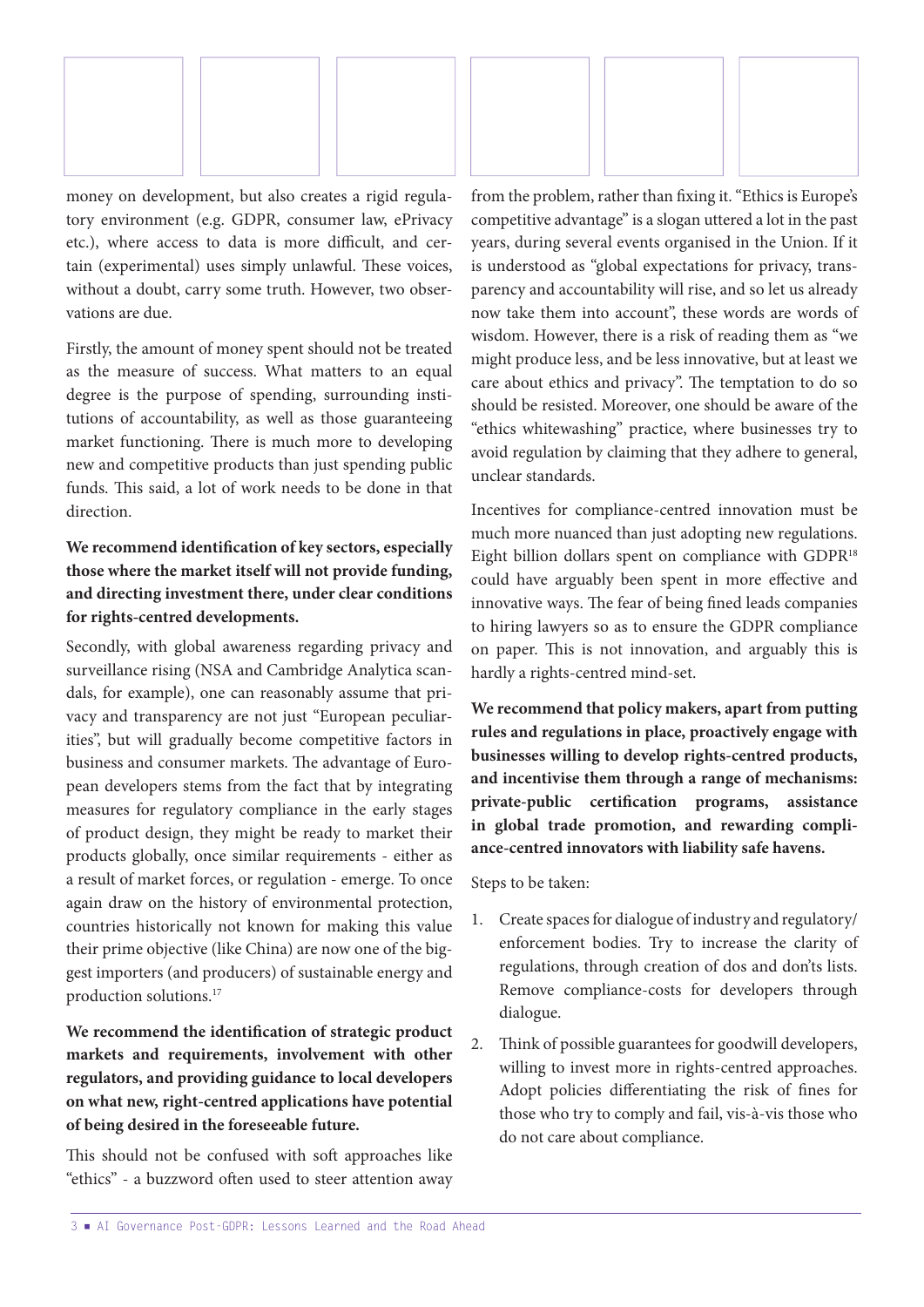<span id="page-3-0"></span>

3. Create strategic task forces for various product- and geographical markets. Support local initiatives with a chance of getting competitive advantages as a result of adopting rights-centred approaches.

#### **Recommendation**

**Incentivise compliance-centred innovation in AI:** Well-crafted regulation can stimulate innovation in products compliant with the declared regulatory goals. GDPR's focus on transparency, accountability and privacy-by-design should be treated as an opportunity to innovate in rights-centered products, rather than merely as a hurdle to innovation. The same can be said of other instruments to be potentially put in place to govern the development and usage of AI. However, for this to materialise, wise incentives structures, and cooperation of business and policymakers, are necessary.

## **2. Empowerment of Civil Society through AI**

The majority of the 20th Century scientific and technological breakthroughs have been stimulated by nation states as a part of their defence capacity-building efforts, and AI is no exception. Its development until now is an exemplary story of the exercise of top-down power - first by governments, and today by a few multinational corporations. Such path dependency has significant consequences for future technological directions, the makeup of governance structures, as well as legitimacy and democracy. Nevertheless, by consciously acknowledging power asymmetries, rethinking governance structures and funding streams, power can be moved towards citizens. This can be done in particular through: (1) incentivising citizen-oriented innovation, (2) challenging market dominance, and (3) opening up decision-making processes.

A recurring finding of many AI governance gatherings is that the discussions about the role and use of algorithms and data carry a larger load - an inquiry into the way humans interact with technology and each other. In this sense, even the most technical debates are inherently political and boil down to questions of power, control and participation.

Over the decades of development of disruptive technologies, humanity has established regimes for the governance of power. Today, as data is becoming a function facilitating power, controlling it is key in understanding who sets the agenda and makes the decisions about the complex systems that govern the lives of the millions. The history of science and technology proves that regulating complex systems through a single act or actor may be divisive and result in societal resistance. Hence, a pluralistic approach is needed - one that would open up techno-scientific decision-making processes, and equip individuals with tools to challenge majoritarianism and coercion. Yet, for citizen empowerment to be effective, divergent values, context-specificity and existing power relations need to be recognised. The following three recommendations carry a promise of more inclusive AI governance practices:

**Firstly, incentivise citizen-oriented innovation.** Streamline resources towards civil society. Organise funding flexibly so as to identify new types of activism and whistleblowing (i.e. platforms challenged under GDPR by an individual, not by established CSOs).<sup>19</sup> Examples of initiatives aimed at empowering the citizens are already with us.<sup>20</sup> The very imbalance of power created by the development of technology "from the top" can potentially be remedied by making it available for individuals and civil society. However, regarding certain uses, one cannot hope for the market to provide these applications on its own motion.

**Second, challenge market dominance.** Rethink competition law. A lot of AI acquisitions are happening below the radar of antitrust authorities, as IP or human capital drive attractiveness and not the market share. The role of data in antitrust has been widely explored, [21](#page-6-0) but no serious political action has yet followed. Further, there is a need to enhance capacity to understand the market. Regulators need to be able to monitor mergers and acqui-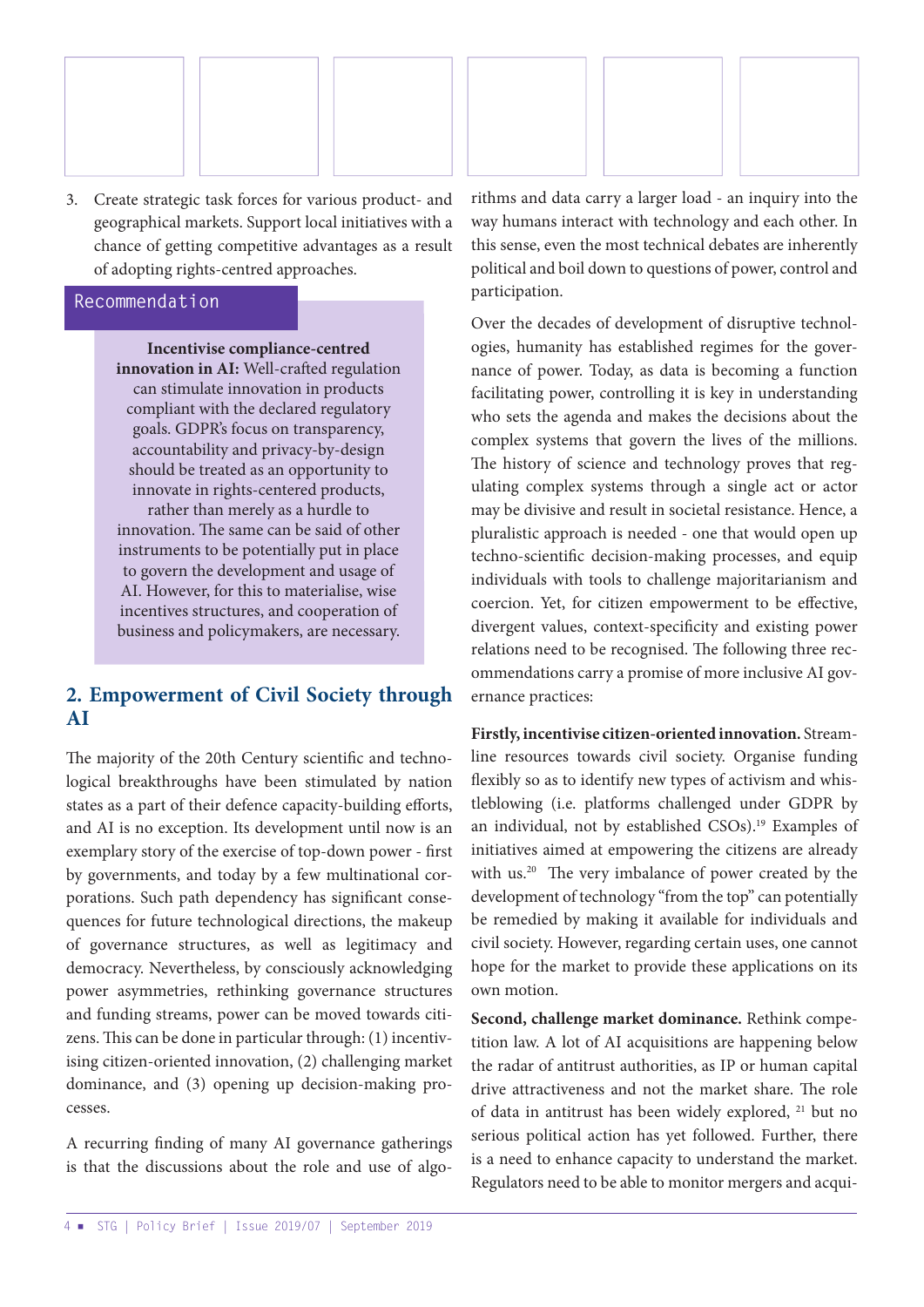

sitions. The information asymmetry can be mitigated by engaging with engineers and investors.

**Third, open up decision-making processes.** Open data as a tool for industry regulation. Incentivise open APIs. Introduce research exceptions to monitor technology development. Institutionalise citizen involvement through public consultations, hearings, sensing workshops and randomised controlled trials (RCTs).

#### **Recommendation**

**Empower civil society through AI:** The implementation of the GDPR has made clear that granting rights to individuals and civil society might not be sufficient, if they lack the factual resources to make use of them. AI-powered systems, currently developed by either business for business, or by and for public actors, could also be developed to enhance the power of individuals and watchdogs. Accountability and transparency makes sense only if someone has the power to make use of them. For that to happen, resources (knowledge, manpower, financial assets) should be channelled towards the development of what we call Civic AI.

## **3. Towards Interoperability of AI Governance Structures**

"AI" is not one thing in need of the solution. Rather, depending on who uses it, for what purpose and in what context, the challenges it poses and opportunities it offers might be very different. Medical applications might require high investments, which as a society we are willing to bear, but also pose serious risks of misdiagnosis that need to be wisely tackled in advance. Systems more effective at suggesting to consumers what song to play next will probably be developed by the market, and at this point might need no regulation. Self-driving cars, promising incredible benefits, but also high risks for health and safety might require intensive tests and certification before deployment, while self-learning vacuum cleaners might not. All this is to say: there will be no one-size-fits all, top-down governance structure for AI.

The GDPR is a horizontal, cross-cutting instrument affecting all instances of data processing, as long as the data contains information about the Union's residents. It puts forward a minimum standard (and an ambitious minimum it is!), undoubtedly useful for ensuring privacy and accountability.

However, it has little to say about what data should be used for what purposes and under what conditions. These questions are not questions about data processing, but rather belong to respective branches of law and policy: consumer, social security, capital markets, healthcare etc. These policies should be developed in mutual dialogue with one another. As suggested above, for example, consumer authorities, privacy watchdogs and antitrust agencies have a lot to teach and a lot to learn from Data Protection Supervisory Authorities.

**We recommend the creation of permanent groups facilitating dialogue between different regulatory agencies and policy-making bodies. A lot of law, regulation and administrative agencies are already in place. We are not starting from scratch. Let us channel the accumulated sectorial experience into the AI-governance structures.**

Consequently, it is by no means obvious that "AI governance" will have to remain a fully separate endeavour, specific to this technology. Granted, various questions about methods for accountability, testing, explainability - cut across many of the possible uses and can be almost universally useful.

However, sector-wise regulation of healthcare, advertising, telecommunications etc. will probably remain sectorial, and that should be applauded. Instead of regulating and governing AI that is used in capital markets or consumer transactions, let us continue regulating particular markets, with a realisation that AI is now part of the economic practice.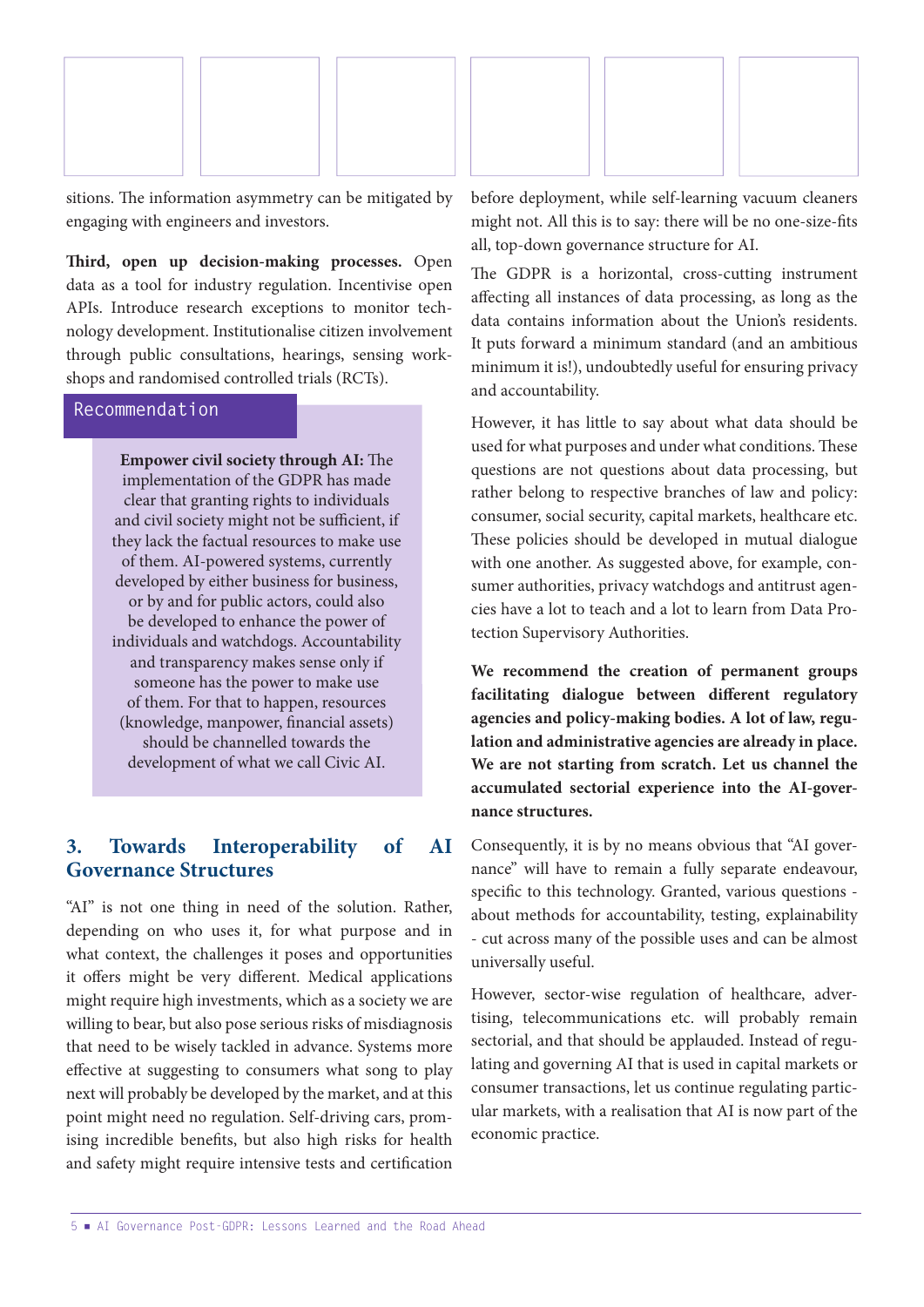<span id="page-5-0"></span>

**We recommend down-streaming knowledge and skills from the general "governance of AI" debates and policy initiatives, to particular segments of the economy. At the same time, we encourage mutual dialogue of specialists from different sectors, contributing to a general understanding of social and policy impacts of AI.**

Similarly, certain policy considerations created by AI are global and can benefit from transnational dialogue and policy efforts, while many solutions might need to be developed and implemented locally. Policies and perspectives produced as a result of deliberations about AI in a specific region might be useful for other regions, yet ultimately choices about investment and risk allocation should be taken in democratic, participatory processes, with potentially different results all around the world.

**We recommend a sustained dialogue and effort that should be global in nature, but also focused on aspects which could, and potentially should, be tackled locally. In this way we can secure sharing of knowledge and experience, without imposing particular normative choices and sets of values on people all around the world.**

#### **Recommendation**

**Enhance the interoperability of AI-governance structures:** Artificial intelligence is developed globally and locally, and cuts across all sectors of social life. Opportunities and challenges in healthcare, finance or advertising are distinct from one another, and might need case-by-case governance models. A lot of sectoral regulation is already in place. At the same time, certain characteristics of AI are common to all fields. A right balance between global and local; general and special; sector- and AI-specific regulatory forms should be maintained, through regulatory dialogue and dayto-day cooperation of public and private stakeholders.

#### *Endnotes*

[1](#page-0-0) Regulation (EU) 2016/679 of the European Parliament and of the Council of 27 April 2016 on the protection of natural persons with regard to the processing of personal data and on the free movement of such data, and repealing Directive 95/46/EC (General Data Protection Regulation) (Text with EEA relevance) OJ L 119, 4.5.2016, p. 1–88

[2](#page-1-0) Constance Douris (2017) *Balancing Smart Grid Data and Consumer Privacy,* "Lexington Institute", available at:<http://www.lexingtoninstitute.org/13750-2/>(last access 16 May 2019).

[3](#page-1-0) Ifeoma Ajunwa (2019) *Algorithms at Work: Productivity Monitoring Applications and Wearable Technology*, 63 St. Louis U. L.J., available at: [https://papers.ssrn.com/sol3/papers.](https://papers.ssrn.com/sol3/papers.cfm?abstract_id=3247286) [cfm?abstract\\_id=3247286](https://papers.ssrn.com/sol3/papers.cfm?abstract_id=3247286) (last access 16 May 2019).

[4](#page-1-0) Cathy O'Neil (2017) *Weapons of math destruction: How big data increases inequality and threatens democracy.*  Broadway Books.

[5](#page-1-0) Shoshana Zuboff (2019) *The age of surveillance capitalism: the fight for the future at the new frontier of power.* Profile Books.

[6](#page-1-0) Chris Welsh (2018) *Google just gave a stunning demo of Assistant making an actual phone call,* "The Verge", available at: [https://www.theverge.com/2018/5/8/17332070/google](https://www.theverge.com/2018/5/8/17332070/google-assistant-makes-phone-call-demo-duplex-io-2018)[assistant-makes-phone-call-demo-duplex-io-2018](https://www.theverge.com/2018/5/8/17332070/google-assistant-makes-phone-call-demo-duplex-io-2018) (last access 16 May 2019).

[7](#page-1-0) Mariusz Bojarski, Ben Firner, Beat Flepp, Larry Jackel, Urs Muller and Karol Zieba (2016) *End-to End Deep Learning for Self-Driving Cars,* available at: [https://arxiv.org/](https://arxiv.org/abs/1604.07316) [abs/1604.07316](https://arxiv.org/abs/1604.07316) (last access 16 May 2019).

[8](#page-1-0) Patrick Winston (1992) *Artificial Intelligence* , 3rd ed. Addison-Wesley.

[9](#page-1-0) Ray Kurzweil (1992) *The Age of Intelligent Machines,* MIT Press.

[10](#page-1-0) Ethem Alpaydin (2016) *Machine Learning. The New AI,* MIT Press.

[11](#page-1-0) Nello Cristianini (2016) *The road to artificial intelligence: A case of data over theory,* "New Scientist" available at: [https://www.newscientist.com/article/mg23230971-200-the](https://www.newscientist.com/article/mg23230971-200-the-irresistible-rise-of-artificial-intelligence/)[irresistible-rise-of-artificial-intelligence/](https://www.newscientist.com/article/mg23230971-200-the-irresistible-rise-of-artificial-intelligence/) (last access 16 May 2019).

[12](#page-1-0) Tim Dutton (2018) *An Overview of National AI Strategies,* available at

[https://medium.com/politics-ai/an-overview-of-national-ai](https://medium.com/politics-ai/an-overview-of-national-ai-strategies-2a70ec6edfd)[strategies-2a70ec6edfd](https://medium.com/politics-ai/an-overview-of-national-ai-strategies-2a70ec6edfd) (last access 16 May 2019).

[13](#page-1-0) Michael Shirer and Marianne D'Aquila (2019) *Worldwide Spending on Artificial Intelligence Systems Will Grow to Nearly \$35.8 Billion in 2019, According to New IDC Spending Guide,* available at: [https://www.idc.com/getdoc.](https://www.idc.com/getdoc.jsp?containerId=prUS44911419) [jsp?containerId=prUS44911419](https://www.idc.com/getdoc.jsp?containerId=prUS44911419) (last access 16 May 2019).

[14](#page-1-0) For an overview of the press and scholarly presentations of risks, see: Agnieszka Jabłonowska, Maciej Kuziemski, Anna Maria Nowak, Hans-W. Micklitz, Przemysław Pałka,